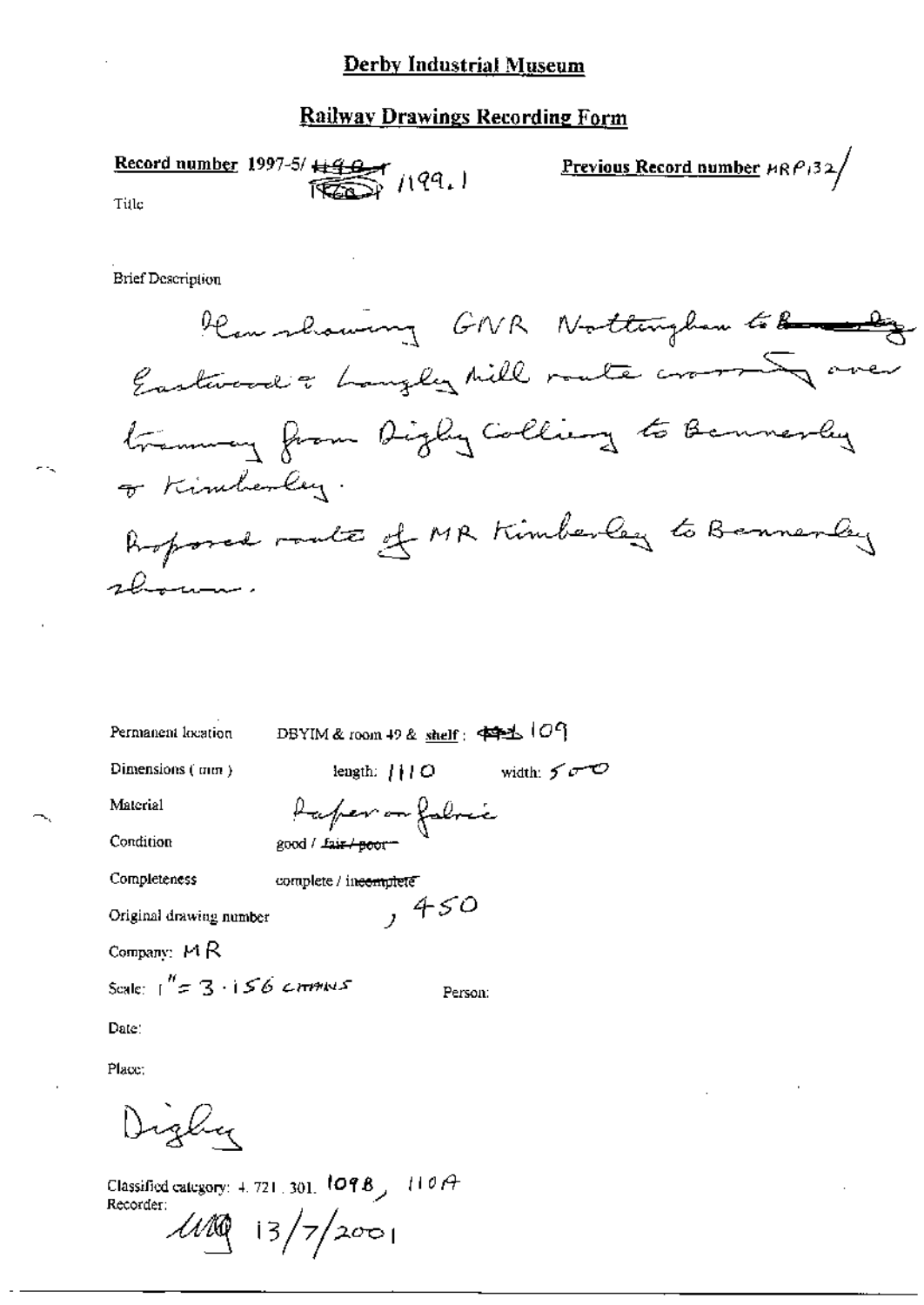### **Railway Drawings Recording Form**

Record number 1997-5/H 30 1199.2 Title

Previous Record number

**Brief Description** 

Traced plan off 1997-5/1190.1 with Digly bit details at one ride.

Permanent location

DBYIM & room 49 & shelf:  $\overline{44}$  (O 9)

Person:

Dimensions (mm)

length:  $765$  width:  $315$ 

Material Condition Paper on folice good / fair +poor

Completeness

complete / incomplete

Original drawing number

Company: MR

Scale:  $1^4 = 3.156$  cHANNS

Date:  $N_{\text{max}}$  | 1878

Place:

Digly Colling/

Classified category: 4.721.301. 109B, 110A Recorder:

 $1112 (13)72001$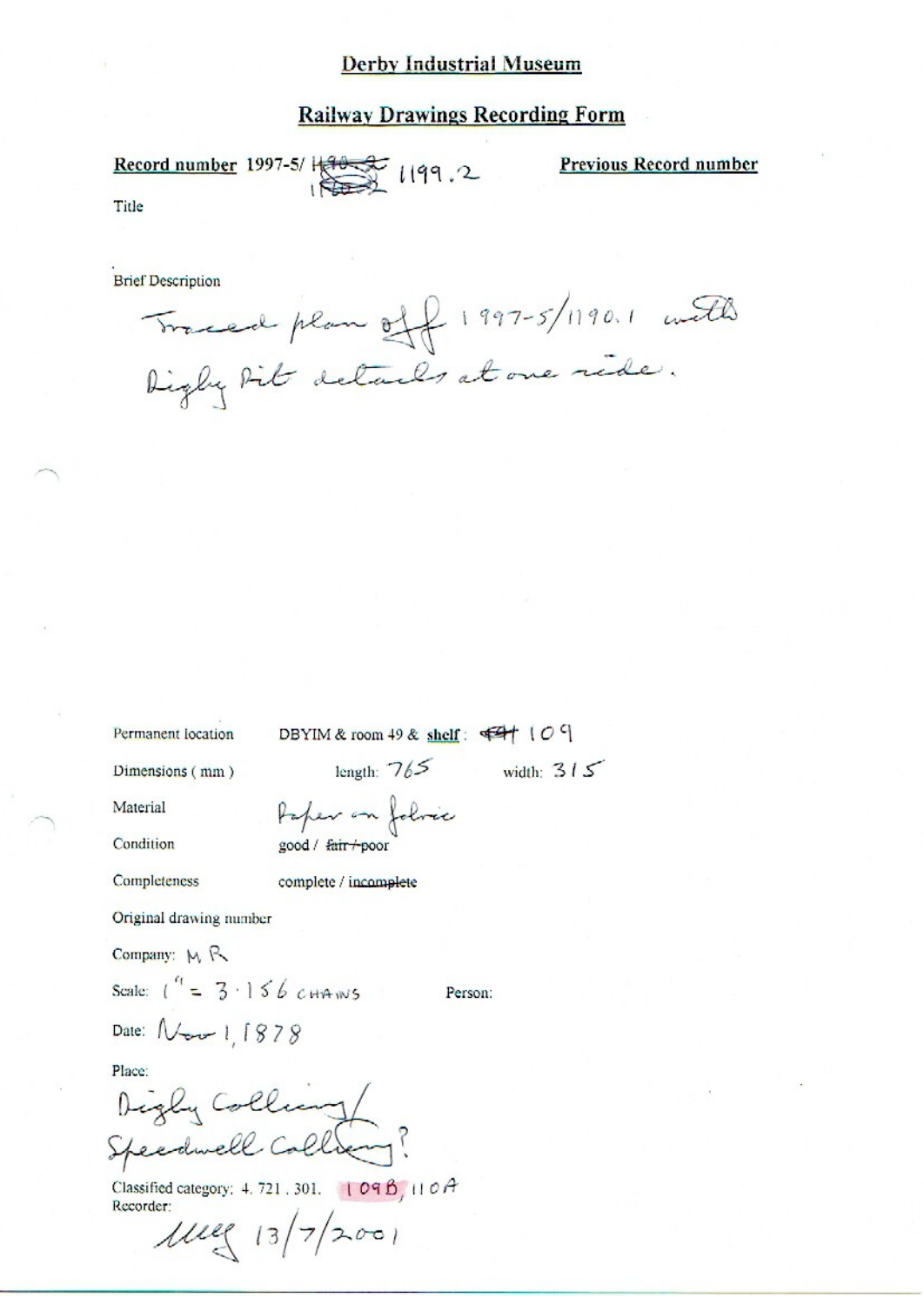### **Railway Drawings Recording Form**

### Record number 1997-5/964

Previous Record number HRP(32/1062

Title

**Brief Description** 

DBYIM & room 49 & shelf:  $\{3\}$ Permanent location length:  $770$  width:  $395$ Dimensions (mm) Pafer on follow Material Condition good / fair+<del>poor</del> Completeness complete / incomplete  $, 241$ Original drawing number 53 Company: MR Scale:  $1^{\prime\prime} = 1$   $\leftarrow$   $\leftrightarrow$   $\rightarrow$   $\rightarrow$ Person:  $AH$ Date: Jan. 1895.

Place:

Ausworth

Classified category: 4, 721, 301,  $+$  O  $98$ Recorder: Mul 12/11/1999

----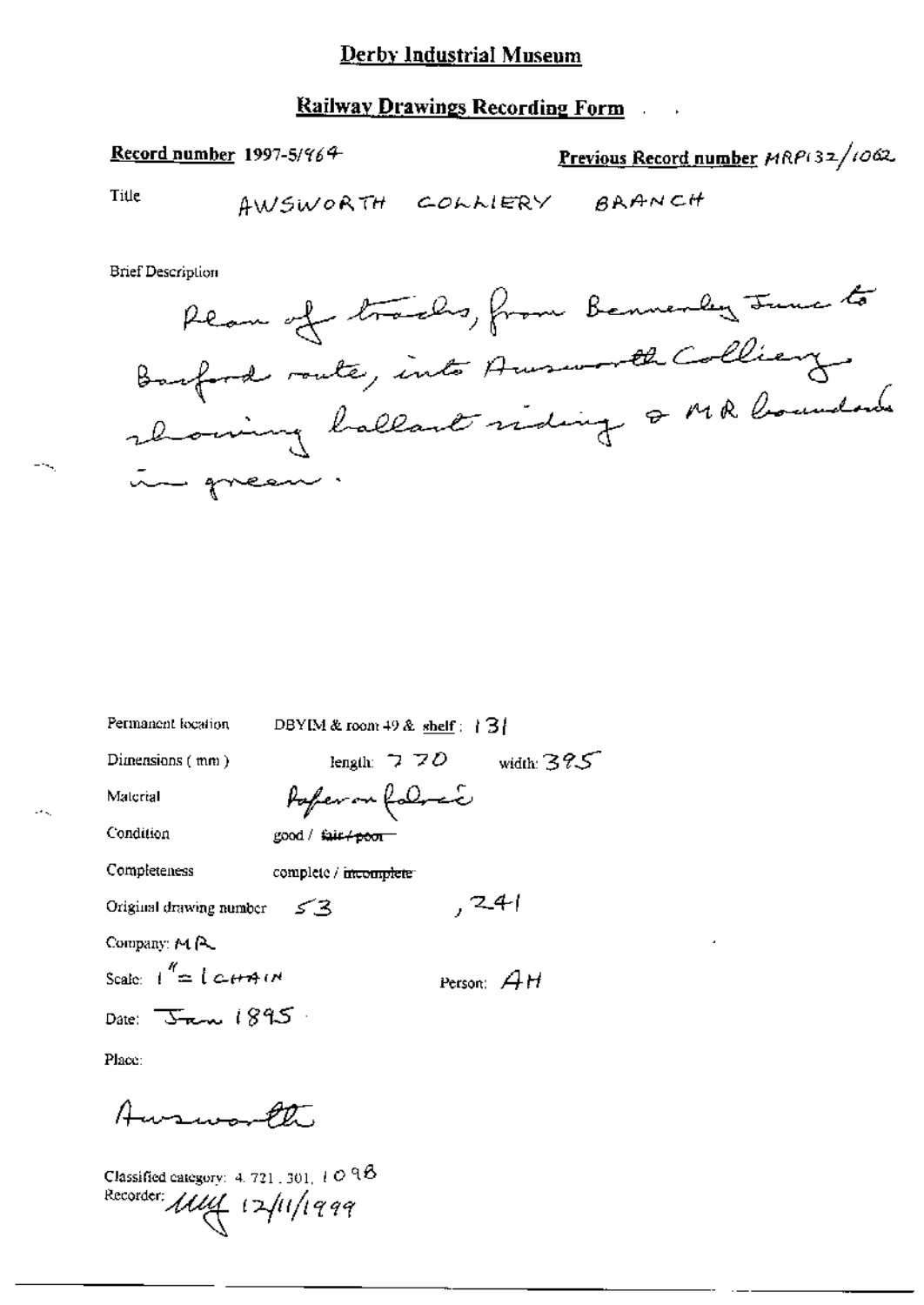## **Railway Drawings Recording Form**

### Record number 1997-5/94-

Previous Record number MRP132/96

Title

BULWELL

**Brief Description** 

Plan showing tracks over river and<br>road hridge with footpaths and

| Permanent location                     | DBYIM & room $49$ & shelf: $58$             |
|----------------------------------------|---------------------------------------------|
| Dimensions (mm)                        | length: $565$<br>width: $460$               |
| Material                               | Paper on folice                             |
| Condition                              | good / farripoor-                           |
| Completeness                           | complete / incomplete ______                |
| Original drawing number $-\rightarrow$ |                                             |
| Company: MR                            |                                             |
| Scale: $\sqrt{4} = 41.66$ FLSBT        | Person:                                     |
| 0.221.1893<br>Date:                    |                                             |
| Bulwell<br>Place:                      |                                             |
|                                        | River Leon Bridge<br>- Coventry Road Bridge |
|                                        |                                             |

Classified category:  $4.721$ , 301.1098<br>Recorder: wt+6-18/6/97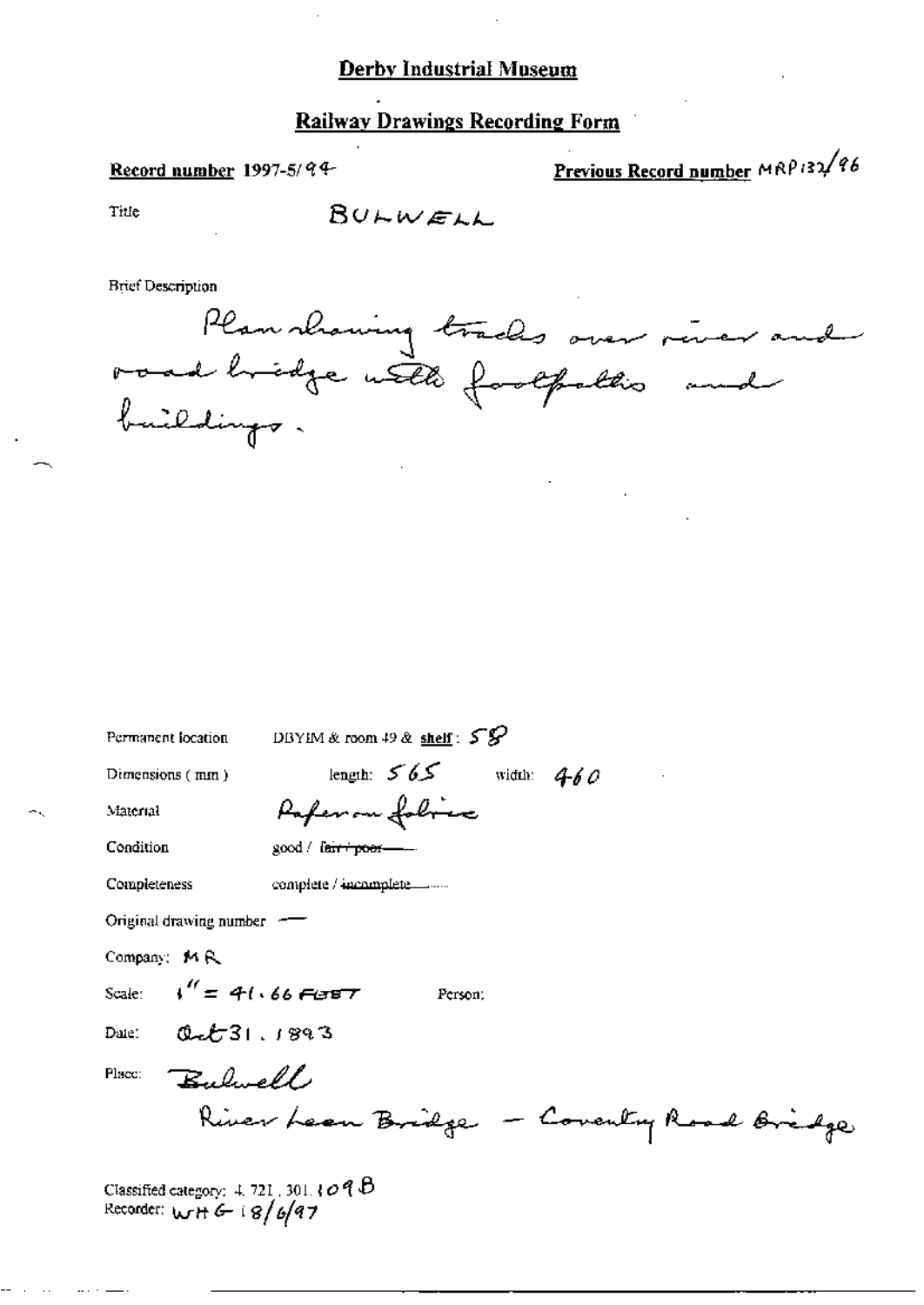## **Railway Drawings Recording Form**

Previous Record number  $\beta \wedge \beta$  (32/103 Record number 1997-5/101 MR Title Bennerley & Bulwell Line Brief Description Progress saction drawing of turnel at 2m 35 cornes with completed suttins coloured pink. [Walnull Trumal  $\frac{1}{2}$   $\frac{1}{2}$ DBYIM & room 49 & shelf: 5 역 Permanent location length:  $600$  width:  $370$ Dimensions (mm) Paper Material Condition good f fair / poor-Completeness complete / incomplete-Original drawing number  $\pm 3$   $A$ Company:  $M \rightarrow$ Scale: VERTICAL  $1'' = 10$  FEET Person:<br>HORIZONTAL  $(1) = 1$  CHAIN Date: Place: the Walkall Trunnel Classified category: 4, 721, 301, 109 B

Recorder:  $\mu$ the  $25/6/97$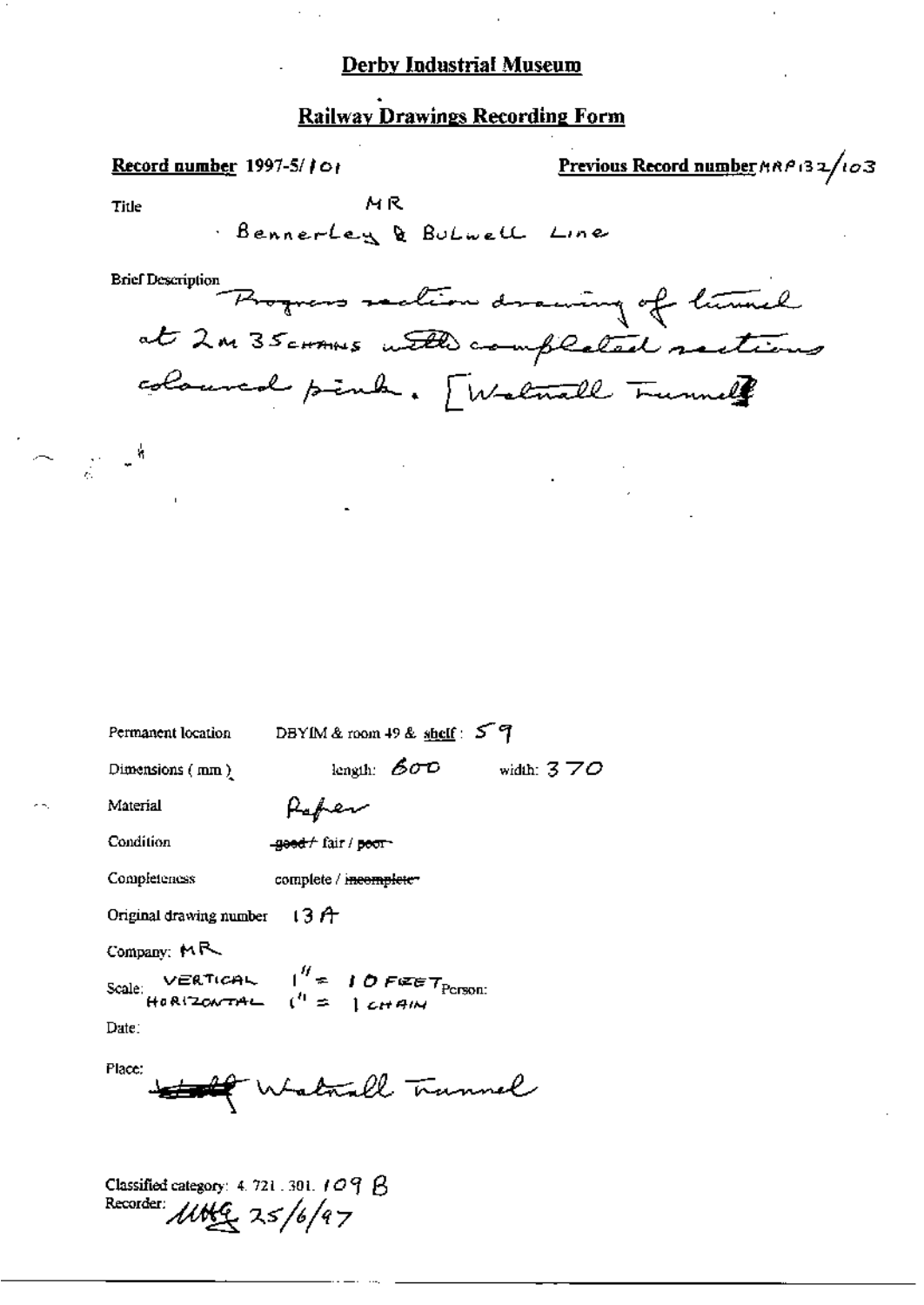### **Railway Drawings Recording Form**

Title

Record number 1997-5/878./

Previous Record number & RP132/967

BENNERLEY R. R. & WATNALL BRANCH

Permanent location

DBYIM & room 49 & shelf: 126

Dimensions (mm)

length:  $1690$  width:  $625$ 

Tracing poper on poper on folice

Material

Condition

Completeness

good / fair poor

complete / incomplete -

Original drawing number

Company; MR

Scale:  $1'' = 2\frac{1}{2}c H A N S$ 

Person:

Date: april 25, 1877

Place:

Kimberley Unall, 109C<br>Classified category: 4.721.301, 109B Recorder  $\mu$ ,  $\sqrt{q}/(q q q)$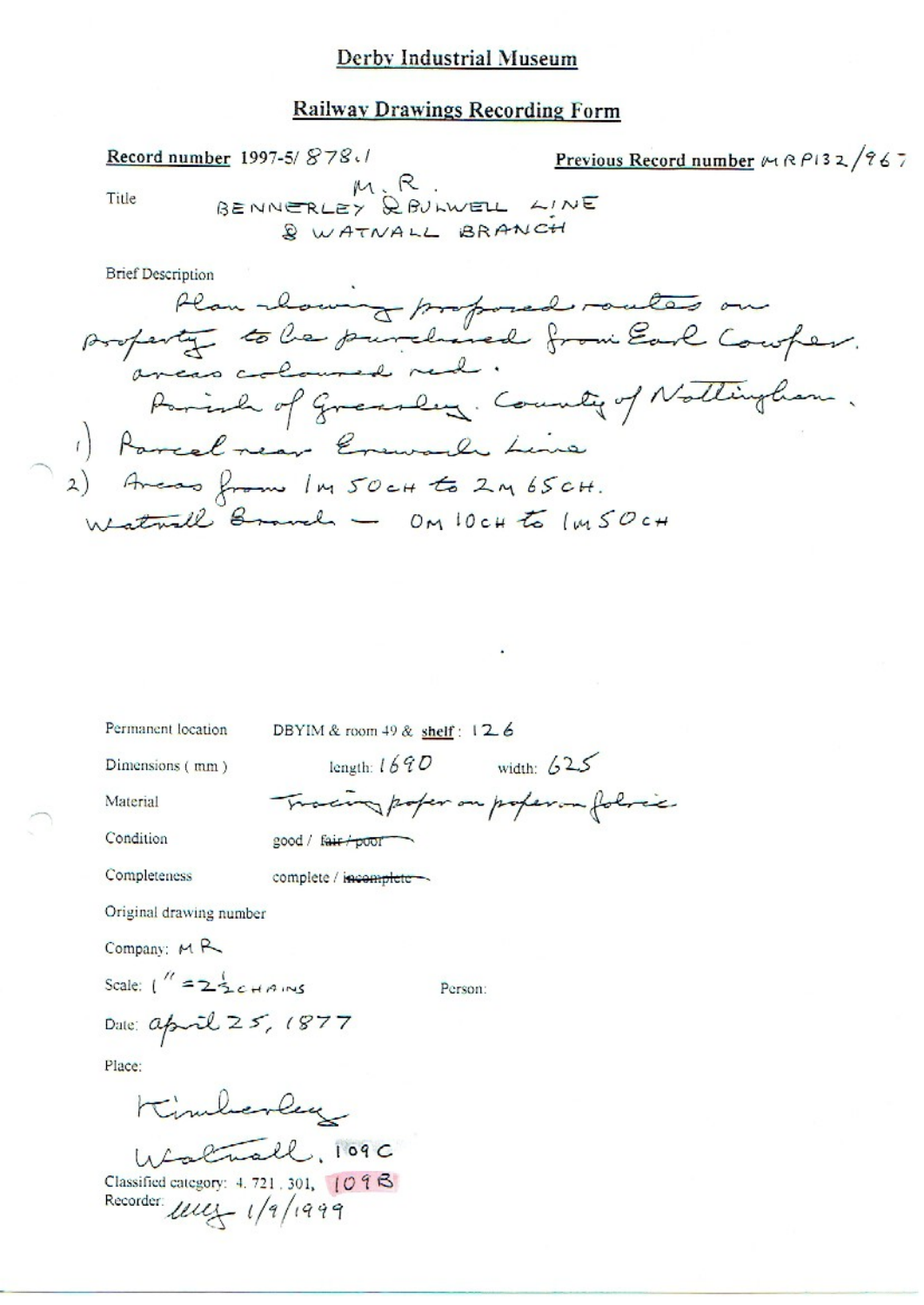#### **Railway Drawings Recording Form**

Record number 1997-5/878.2

Previous Record number MRP132/967

Title

BENNERLEY @ BULWELL LINE SO WATWALL BRANCH

some alterations to porcels of land.

 $M.R.$ 

**Brief Description** 

Plan similar to 1997-5/878.1 with

DBYIM & room 49 & shelf:  $(26$ 

Dimensions (mm)

Permanent location

length:  $(71 \circ$  width:  $625$ 

Person:

Material Condition Trace poperoupoferonfolice good / fair / poor

complete / incomplete

Completeness

Original drawing number

Company:  $M R$ 

Scale:  $\lfloor$ " = 2 3 c+AINS

Date:

Place:

annenting Walnall 109C Classified category: 4.721.301. 109B Recorder:

 $242 (1 - 9 - 1999)$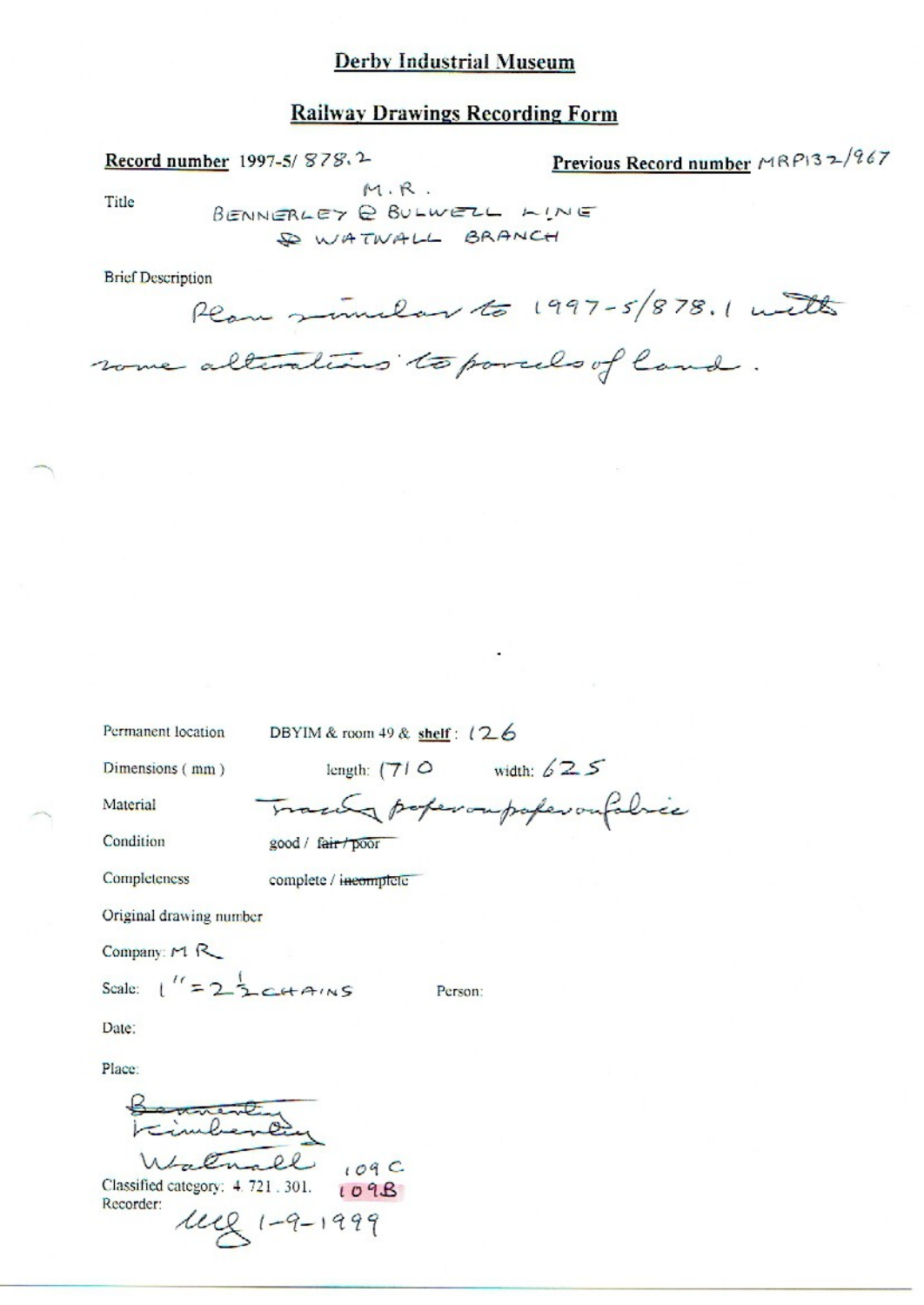### **Railway Drawings Recording Form**

Record number 1997-5/ $5/6.1$ 

Previous Record number  $MRP132/580$ 

Title

**Brief Description** 



| Permanent location          | DBYIM & room $49$ & shelf:      | 82           |
|-----------------------------|---------------------------------|--------------|
| Dimensions $(mm)$           | kngth: $238S$                   | width: $640$ |
| Material                    | Tracing paper on paper falice   |              |
| Condition                   | good / <del>fair / poor -</del> |              |
| Completeness                | complete / incomplete           |              |
| Original drawing number     |                                 |              |
| Company: $H$ R              |                                 |              |
| Scale: $\int_0^R = 40$ PEET |                                 | Person:      |
| Date∶                       |                                 |              |
| Place:                      |                                 |              |
| Bennerley                   |                                 |              |
|                             |                                 |              |

Classified category: 4.721, 301.457 + 0 2 & Recorder: 1149 12/6/1998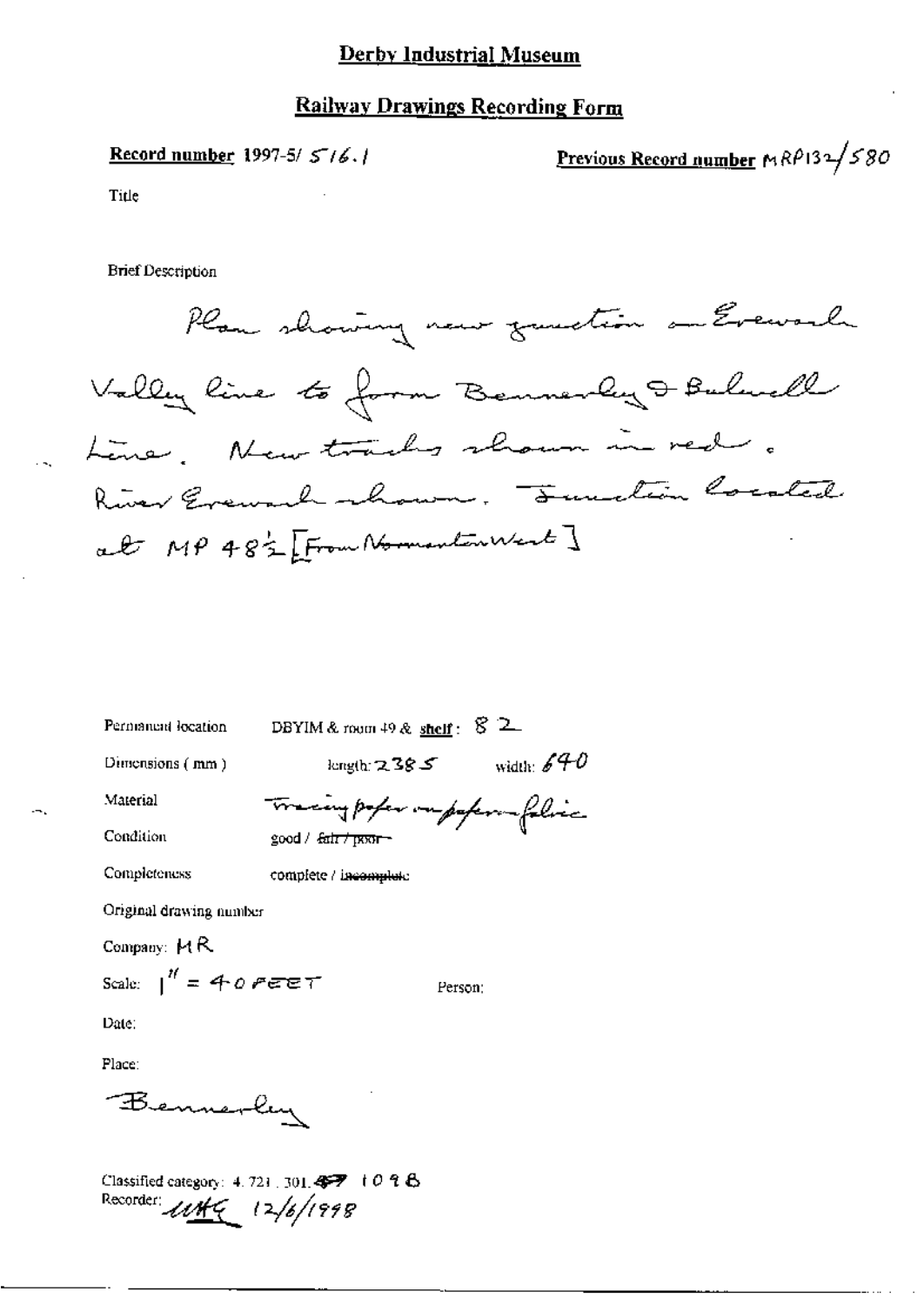# Railway Drawings Recording Form

# Record number 1997-5/516.2-

$$
Previous Record number  $mRP$  (3.2) 5.80
$$

Title

$$
\vdash_{\mathsf{N}} R
$$

**Brief Description** 

| Permanent location            | DBYIM & room 49 & shelf: $\sqrt{2}$ 2 |
|-------------------------------|---------------------------------------|
| Dimensions (mm)               | width: $560$<br>length: $2!00$        |
| Material                      | Thereing poper                        |
| Condition                     | good/fair/poor 6-cllle                |
| Completeness                  | complete / incomplete                 |
| Original drawing number       | 459,                                  |
| Company: MR                   |                                       |
| Scale: $1'' = 40$ Feet $\tau$ | Person:                               |
| Date:                         |                                       |
| Place:                        |                                       |
| Benner                        |                                       |

Classified category:  $4\,721\,.\,301.$   $\Longleftrightarrow$   $[O \, 9 \, \text{B}]$ Recorder:  $\frac{1}{4\pi\epsilon_0}$  12/6/1998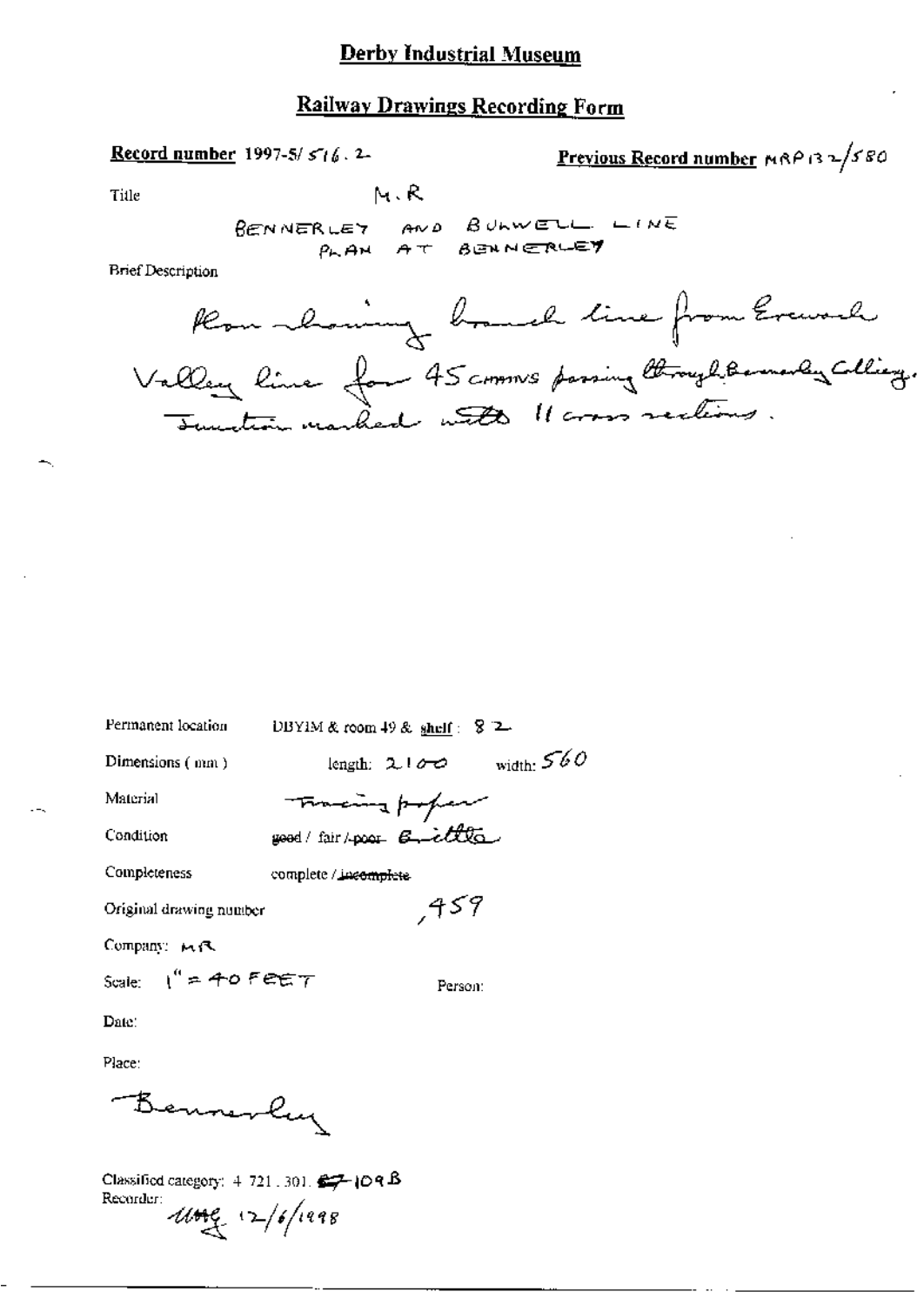### **Railway Drawings Recording Form**

Previous Record number  $\kappa R P$ 132/1077 Record number 1997-5/977 Midland Railway Title Bennerley and Bulwell Line Plan at Junction with Erewash Valley Branch **Brief Ocseription** Plan of tracks at zumstem on Trent Chertapild voute showing new branch lines, towards balwell parsing by Awsworth From Company's Works. GNR shown in pencil, Alterations to existing sidings on west side shown 5 pencil. River Evenach - how. Note andy two tracks for main line DBYIM & room  $49$  & shelf:  $13$  ( Permanent location length:  $2330$  width:  $645$ Dimensions (mm) Paper on folios Material Condition Completeness complete / incomplete. Original drawing number  $311/1198$  $110$ Company: M R Scale:  $\int_{-\pi}^{\pi} 40$  Fee T Person: Date:

Place:

Bennerley

Classified category:  $4.721 \pm 301$ ,  $1095$ Recorder: 1110 19/11/1999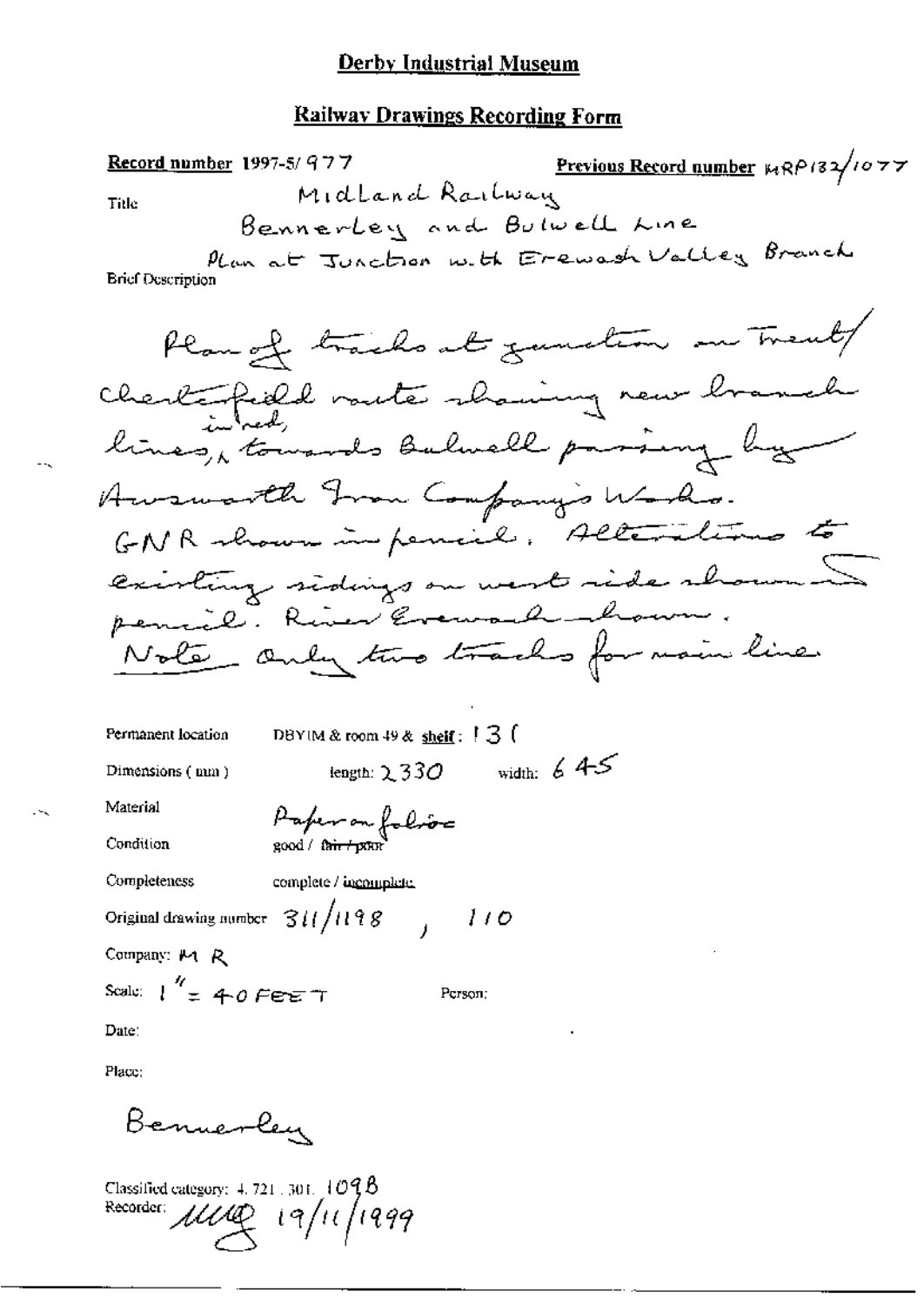### **Railway Drawings Recording Form**

МR

Record number 1997-5/1033

Previous Record number MRP132/162

Title

RENNERLEY & BULWELL BRANCH

FOOTBRIDGE IN LIEU OF FOOTPATH AT BENNERLEY

**Brief Description** 



Permanent location

DBYIM & room 49 & shelf:  $136$ 

Dimensions  $($  mm $)$ 

length:  $(315 \text{ width: } 750)$ 

 $,444-$ 

Material Condition

Paper good/fair/poor to

Completeness

complete / incomplete

Original drawing number

Company: MR

Scale:  $1'' = 5$  Free  $\tau$ 

Person:

Date:  $\tau_{v}$  1896

Place:

Bennerlyn

Classified category:  $4.721 \pm 301.$   $1 \odot 9$  B Recorder.

 $102 - 7/1/2000$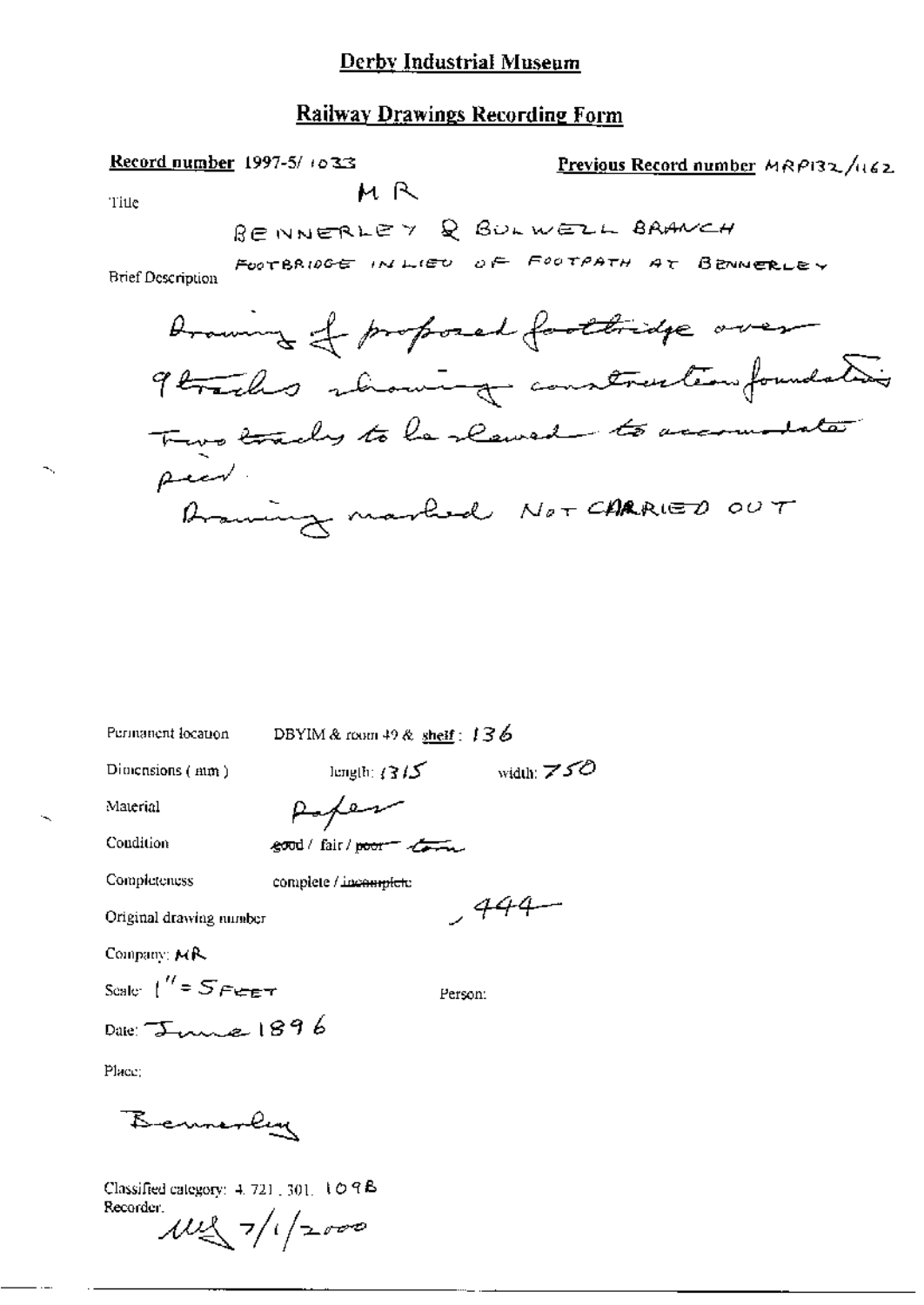### **Railway Drawings Recording Form**

Record number 1997-5/ $94-4$ ,

Previous Record number  $MRP$ 182/1042

Title

Bennerly Sidings

**Brief Description** 

Survey plot of tracks & building with more MR boundaries about

DBYIM & room 49 & shelf:  $130$ Permanent location length:  $955$  width:  $505$ Dimensions (mm) Pofer infalred Material Condition good / Cair / poor Completeness complete / incomplete... Original drawing number  $\overline{12}$ , 24 Company:  $M R$ Scale:  $1''$  = 40FEE7 Person: Date:  $N$ -o-v- $4$ , 1891 Place: Bennerlay Classified category:  $4, 721, 301, 10, 95$ Recorder: *UWL* 29/10/1999  $\ddot{\phantom{a}}$  .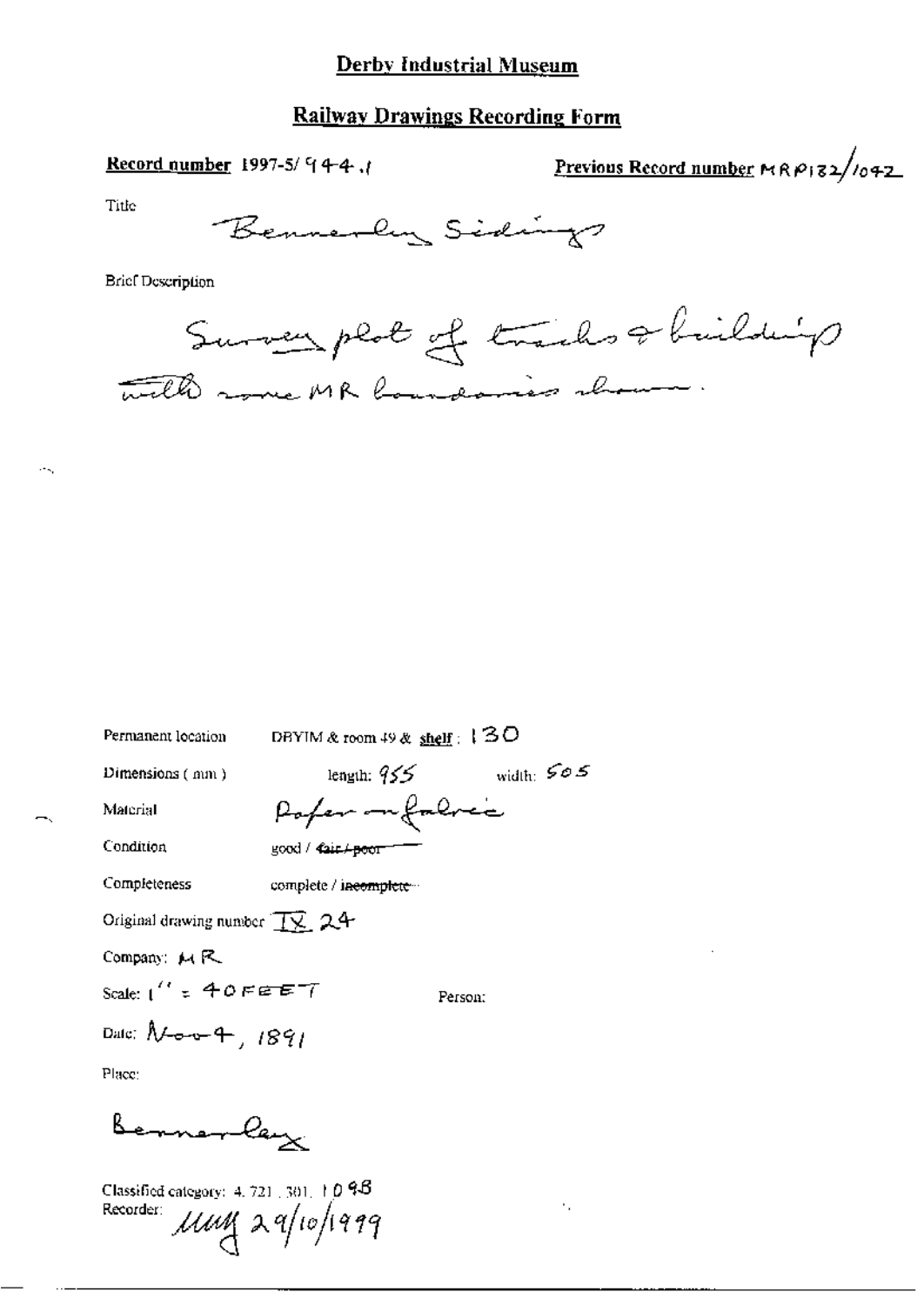### **Railway Drawings Recording Form**

Record number 1997-5/944.2

Previous Record number  $MRP/3 \ge 1/10.42$ 

Title

BENNERLEY SIDINGS

**Brief Description** 



| Permanent location             | DBYIM & room 49 & shelf $\pm$ 3 O        |              |
|--------------------------------|------------------------------------------|--------------|
| Dimensions (mm)                | length: $920$                            | width: $430$ |
| Material                       | Tracing folice                           |              |
| Condition                      | good / <del>-fair/ poo</del> r           |              |
| Completeness                   | complete / <u>.incomplet<del>e</del></u> |              |
| Original drawing number        |                                          |              |
| Company: IAA                   |                                          |              |
| Scale: $\int^{\eta} = 40$ FEET |                                          | Person.      |
| Date:                          |                                          |              |
| Place:                         |                                          |              |
|                                |                                          |              |

Classified entegory:  $4, 721$ ,  $301, 10$  RB Recorder: 1444 29/10/1999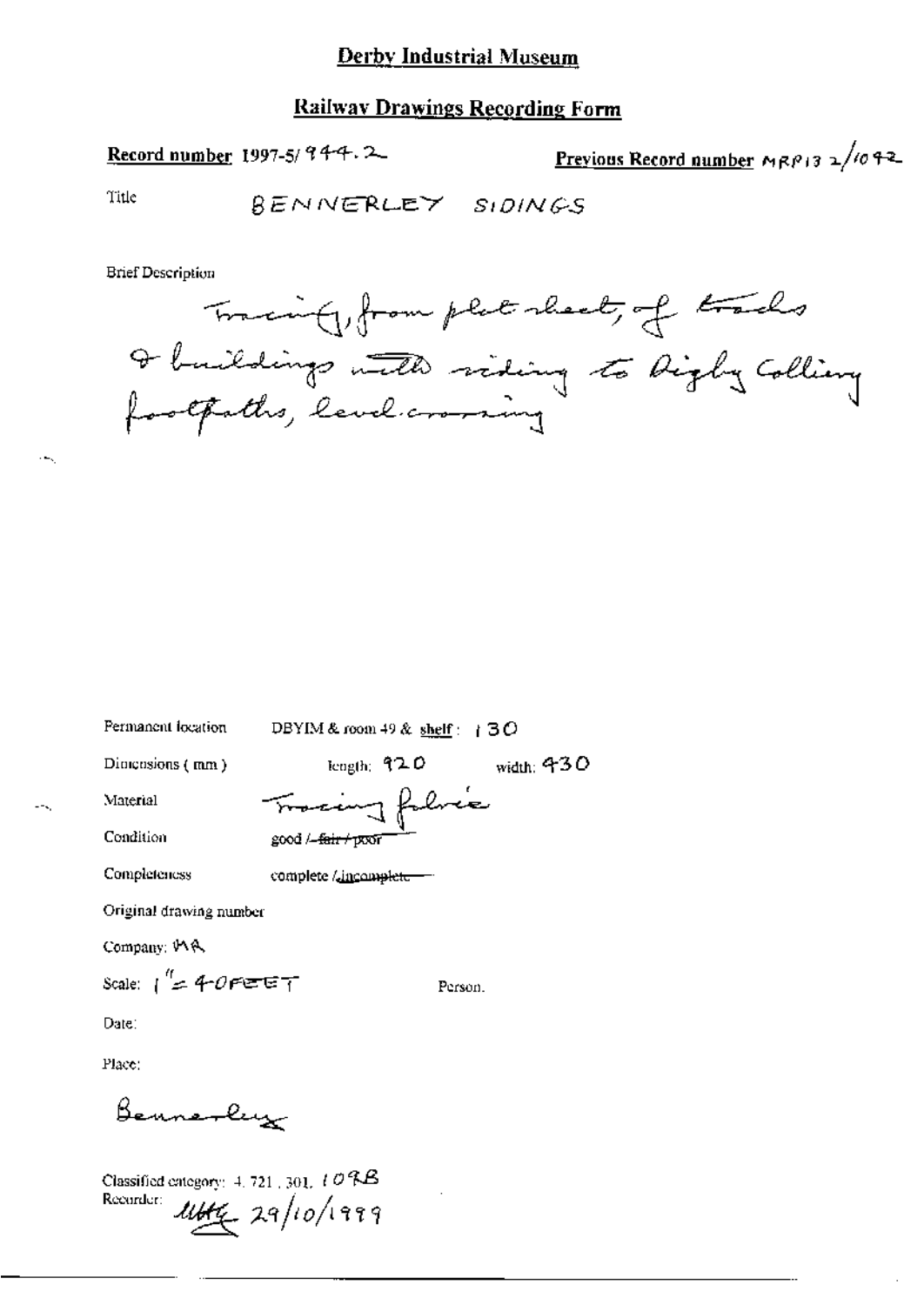## **Railway Drawings Recording Form**

Record number 1997-5/944,  $3 - 6$  Previous Record number  $nRP(32/1042)$ 

Title

÷.

**BENNERLEY SIDINGS** 

**Brief Description** 

Permanent location

DBYIM & toom 49 & shelf: i30

Dimensions (mm)

length:  $1090$  width:  $430$ 

Material

Papar good fair poor brittle

Condition

**Completeness** 

complete / incomplete

Original drawing number

Company: Pt R.

Scale:  $1^{\prime\prime}$ = 40FEET

Person:

Date:  $5N_{\text{env}}$  1891

Place:

Bennerlay

Classified category:  $4, 721, 301, i \mathcal{O}$  RB Recorder:

 $114 - 29/10/1999$